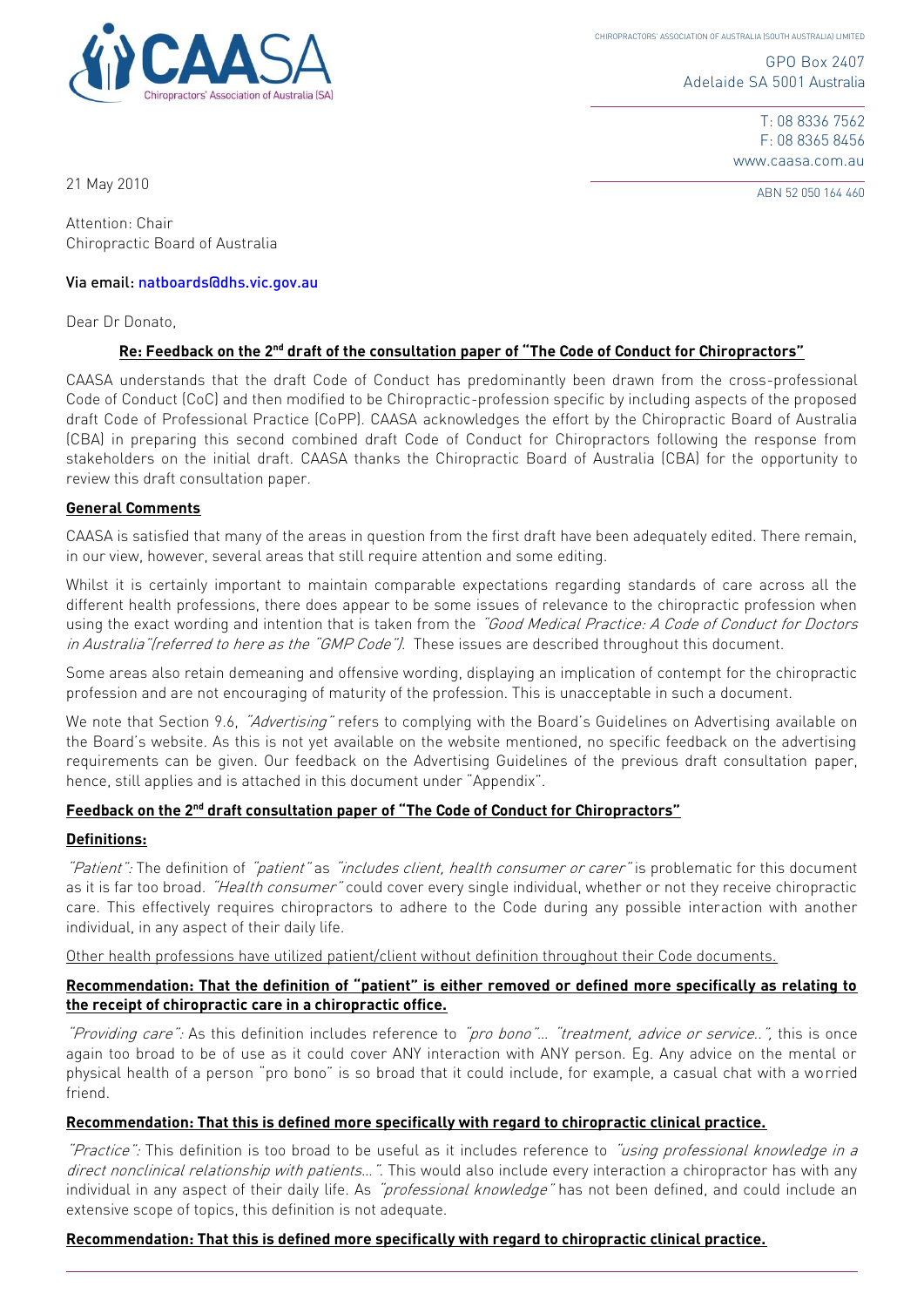## **1.2 Professional Values and Qualities**

3<sup>rd</sup> paragraph: *"Chiropractors have a responsibility to protect and promote the health of individuals and the* community"

This phrase should be amended as follows, to relate to improve clarity for chiropractic practice.

Recommendation: replace this clause with "Chiropractors have a responsibility to the community by promoting the health of individuals."

CAASA is pleased to note the reference in paragraph 4 that states, "Good practice is centered on patients."

It is important that health professionals acknowledge that the patient/consumer is at the centre of their care, including care decisions, informed choices regarding their care, active participation and co-ordination of their health care regime which is a step forward for both the health of the consumer as well as the viability of the health care system.

#### <u>7th paragraph, 2<sup>nd</sup> half:</u>

"In relation to working within their scope of practice, chiropractors may need to consider whether they have the appropriate qualifications and experience to provide advice on over the counter scheduled medicines, herbal remedies, vitamin supplements.

Whilst the remainder of this section is present in the requirements for Medical Practitioners in the GMP Code, <sup>t</sup>he above sentence, however, is in addition to the corresponding section, and is not featured in the corresponding section in the GMP Code for medical doctors. It is completely unreasonable to include this sentence for chiropractors if it is not included for the medical profession.

#### **Recommendation: That this sentence (in italics above) is removed, as it is in addition to,(and hence is not included in) the corresponding section in the GMP Code for Medical Doctors.**

#### **2.1 Providing Good Care**

Introduction:

a) "assessing the patient, taking into account his or her history, views and an appropriate physical examination where relevant".

For chiropractic practice, physical observation, examination and assessment are essential. "Where relevant" should be deleted here.

#### **Recommendation: that "where relevant" be deleted.**

b) "ensuring that the diagnosis is relevant, justifiable and based on sound clinical reasoning."

This requirement is not included in the Codes of any other health profession.

Its presence, here, implies distrust in the clinical ability of chiropractors, more than all other health professionals, which is unacceptable and offensive and not encouraging of maturity of the chiropractic profession. The other clauses in 2.1 cover this adequately.

#### **Recommendation: That this sentence is removed**

e) "recognizing the limits to a chiropractor's own skill and competence and referring a patient to another practitioner when this is in the best interests of the patients".

Whilst the intent of this requirement seems reasonable, the second half of the sentence, "referring a patient to another practitioner when this is in the best interests of the patient" is an ambiguous requirement, fraught with hazard. "The best interests of the patient" will always be viewed from the perspective of the treating practitioner, and, will always be more clearly viewed with the benefit of hindsight, eg at a prosecution. Rather than being good guidance, we foresee grave issues with this sentence, in its potential for prosecution of chiropractors using the benefit of hindsight. In addition, it may be in the best interest of the patient for a newly graduated practitioner to refer all his/her patients out. Is this the desired intent of this sentence? A far more useful sentence appears in the GMP Code, as "consulting and taking advice from colleagues when appropriate".

# **Recommendation: That this clause "referring a patient to another practitioner when this is in the best interests of the patients" is deleted OR replaced with "consulting and taking advice from colleagues and other practitioners when appropriate".**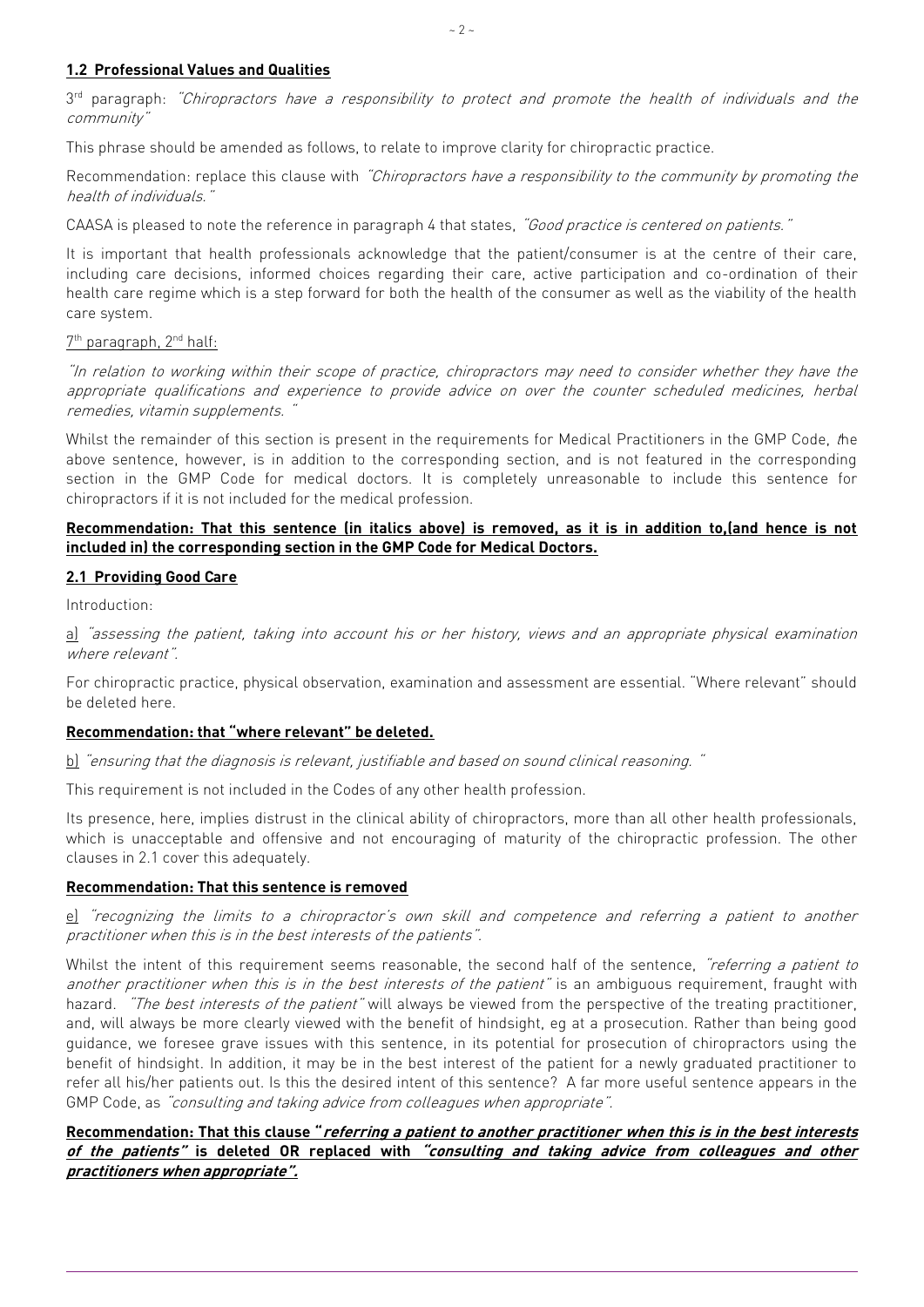# **2.2 Good Care**

 $a$ ) "recognising and working within the limits of a chiropractor's competence and scope of practice and seeking advice from or referring patients to a more suitably qualified practitioner when it is considered in the patient 's best interests"

a) is a repeat of 2.1 e)(above) except for an addition of "scope of practice". As scope of practice is not defined in this code, nor is it ever a static entity in a growing profession, this clause is inappropriate.

#### **Recommendation: That 2.2 a) is replaced with: "recognizing the limits to a chiropractor's own skill and competence and consulting and taking advice from colleagues and other health professionals when appropriate".**

### i) ensuring that services are provided with the best possible skill, care and competence"

This clause is a given. Other professions have seen fit to *assume* this ethical standard from their practitioners. Its presence here, and in no other health profession's Code implies distrust in the ethics, clinical ability and duty of care of the chiropractor, which is again offensive and unacceptable.

## **Recommendation: That this clause be removed.**

#### o) "practising in accordance with the current and accepted evidence base of the chiropractic profession, including clinical outcomes"

This clause is fraught with hazard. This requirement leaves no room for development of the profession not for development and use of new techniques in a growing profession. In addition, this document is unaccompanied by any evidence to support the argument that limiting care to only evidence-based practices produces better outcomes. For a profession growing in its techniques and research base, this clause is unreasonable.

It is noteworthy that the GMP Code does not contain such a clause in the corresponding section.

That is, medical practitioners will not be expected to adhere to this requirement. For chiropractors to be expected to adhere to this, when medical practitioners are not, is unacceptable.

Existing sections h) and m) are ample clauses for the intention of this clause.

## **Recommendation: That 2.4 o) be removed for the above reasons.**

# **2.6 Decisions about access to care**

d) "investigating and treating patients on the basis of clinical need and the effectiveness of the proposed investigations or treatment, and not providing unnecessary services"

The first part of this sentence is common with the exact clause in the GMP Code. However, the clause "and not providing unnecessary services" is an add-on and does NOT appear in the GMP Code. The existence of it here, and not in the GMP, implies distrust in the ethics and clinical decision-making of chiropractors (and not medical practitioners) in the provision of services and hence is offensive and unacceptable.

#### **Recommendation: that in 2.4 d) "and not providing unnecessary services" be deleted for the above reasons.**

# **2.7 Treatment in emergencies**

This section is a direct copy of the corresponding section in the GMP Code. It is reasonable to appear in the GMP Code, as emergencies are a frequent occurrence in the standard practice of medical practitioners. To include this section here, however, requires some further explanation for its use for chiropractic practice as it is unclear and too non-specific to explain its relevance to a chiropractor.

## **Recommendation: That this section is removed OR re-written with specific detail to explain in what manner this is applicable for chiropractors. (ie is this referring to first aid? Chiropractic emergencies- eg acute disc injury?)**

# **3.3 Effective Communication**

d) "Discussing with patients their condition and the available health care options, including their nature, purpose, possible positive and adverse consequences, limitations and reasonable alternatives wherever they exist".

This is an unreasonable and dangerous requirement of any practitioner. No health practitioner can have an adequate knowledge base about the details (ie the nature, purpose, consequences, limitations…) of other health care options that they do not practice, nor have been trained in. The clause "a little bit of knowledge is dangerous" comes to mind here. Individual practitioners can explain all the options of their qualified knowledge base, ie of their profession. The remaining points in this section 3.3 adequately cover the intent of point d).

#### **Recommendation: That clause d) is removed**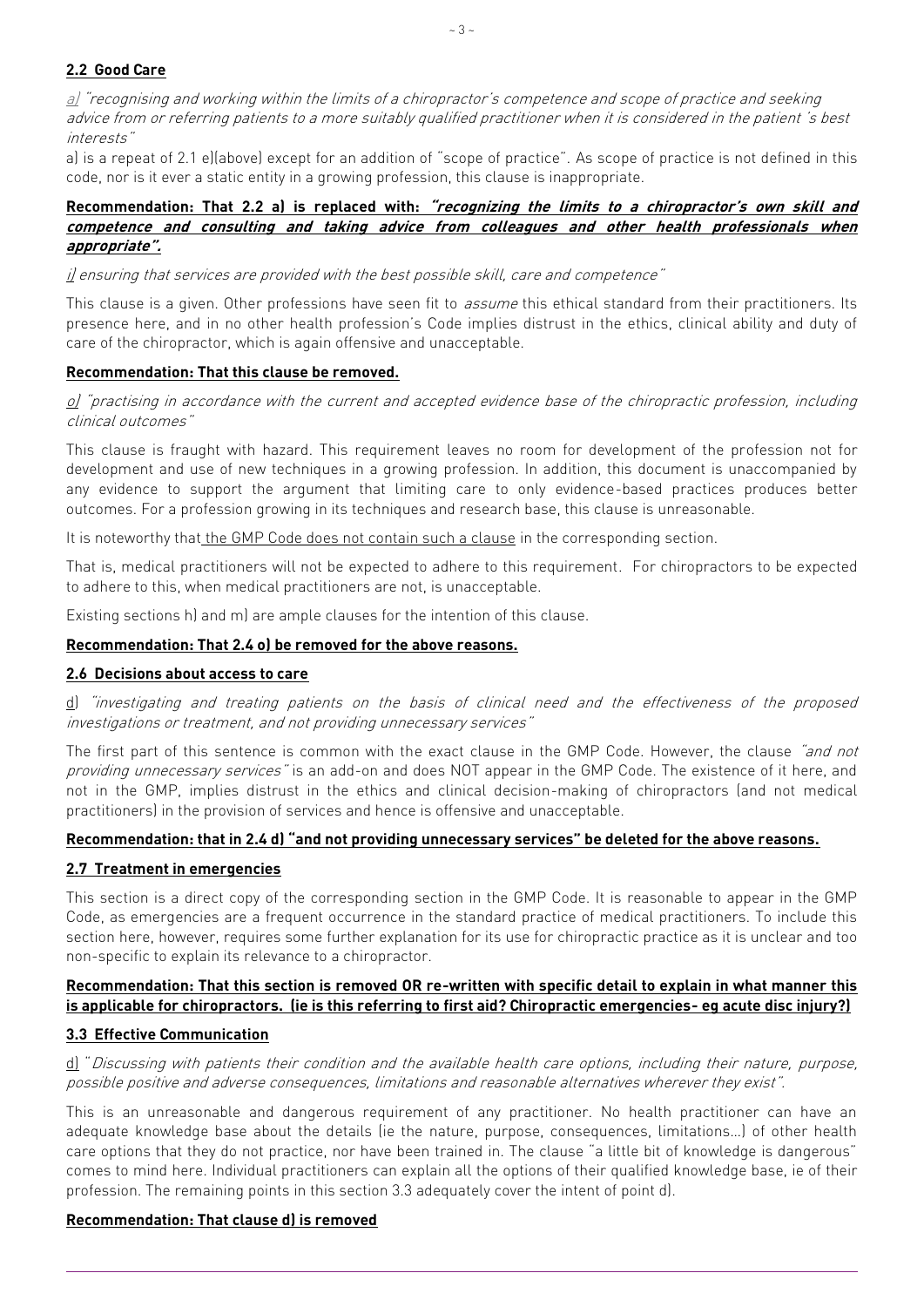This point may be referring to the common treatment teams that exist in hospitals. This clause is unclear with regard to chiropractic practice: eg. As chiropractic consumers often see several health practitioners for their health care, both by choice and often for many differing reasons, what is "the treating team" referring to in a chiropractic setting? The use of the word "stakeholders" and "relevant information" is too broad here and renders this unclear to be interpreted in a chiropractic setting.

In addition, the GMP Code for medical practitioners does not include this point. *ie, this is in excess to the* requirement for medical practitioners (and, incidentally, for optometrists).

## **Recommendation: That this clause be re-written with the chiropractic setting in mind, or removed.**

# **3.4 Confidentiality and Privacy:**

e) "where relevant, being aware that there are complex issues relating to genetic information and seeking appropriate advice about disclosure of such information"

e) The cutting and pasting of this point from the GMP Code, has rendered this point irrelevant in a chiropractic setting.

## **Recommendation: That this section be removed**

## **3.5 Informed consent**

This section begins by referring to the NHMRC Guidelines as "a useful guide".

It is unclear whether or not the NHMRC Guidelines are therefore a required part of this Code or not.

## **Recommendation: That this is re-written including a decision on the above query**

b) part 1 "an explanation of the treatment recommended, it's likely duration, expected benefits and cost"

This requirement is reasonable, but once again, should be a reasonable expectation for ALL health professionals. It is important to note that, this does NOT appear in GMP Code or other health professionals' codes. It is unacceptable for this to be expected solely of chiropractors.

## **Recommendation: That this clause be removed**

## b) part 2 "any alternative(s) to the proposed care and their relative risks/benefits as well as the likely consequences of no care"

Whilst we acknowledge the intent of this clause, as applicable in 3.3 (above), in reality, this is an unreasonable and dangerous request of any practitioner. No health practitioner can have an adequate knowledge base to give an accurate assessment of the "relative risks/benefits" of alternative health care options to their care that they do not practice, nor have been trained in. The phrase "a little bit of knowledge is dangerous" comes to mind here. Inaccurate judgments of another health care option from non-practitioners of that option could greatly misrepresent the potential benefits/risks of that discipline. Individual practitioners can explain all the options of their qualified knowledge base, ie of their profession. In addition, this clause is not required in the Codes of any other health profession, it is unreasonable for it to be a requirement solely for chiropractors.

#### **Recommendation: that this clause is removed**

last part of 3.5 c]" ..including providing information on material risks"

This section is a repeat of 3.3 Effective communication f). "ensuring that patients are informed of the material risks associated with any part of a proposed management plan". The latter is common to other health professions' Codes.

## **Recommendation: That the last part of 3.5 c) is removed and replaced with 3.3 f) to keep in line with all other health profession's Code's requirements. There is no need for repeat of the same clause.**

# d)" that consent is freely given, there should be no coercion or pressure exerted in an attempt to gain consent"

This is completely additional to the informed consent clauses in the Codes of the medical and other health professions. Its presence here implies serious contempt for, and distrust of chiropractors' ethics, beyond those of medical practitioners and other health professionals. It is unacceptable, inappropriate and offensive to insert this clause for chiropractors solely.

#### **Recommendation: That d) be removed**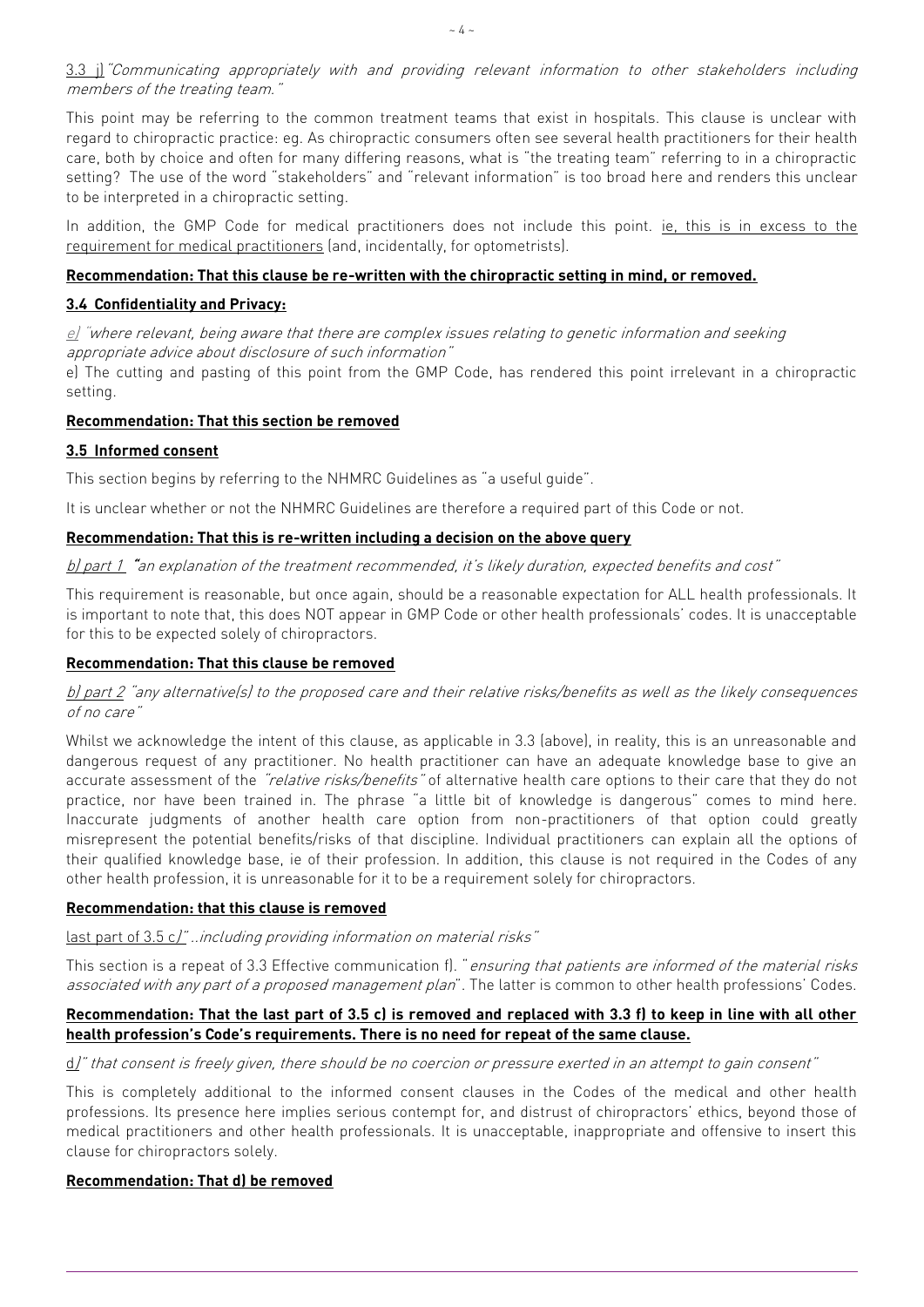## 3.5 g] "documenting consent appropriately, including considering the need for written consent for procedures which may result in serious injury or death."

CAASA supports the concept of a documented informed consent for clarity of communication. Historically however, the only link between chiropractic care and serious injury or death has been the issue of vertebro-basilar artery stroke. In keeping up-to-date with current evidence, the recent study by Cassidy et al (Spine 2008) based on over 109 million person-years of observation, which found "... no evidence of excess risk of VBA stroke associated with chiropractic care compared to primary care", CAASA suggests that the issue of VBA stroke as a potential effect of cervical spine adjustments is an out-dated and innaccurate clinical concept. In the absence of other compelling reasons to warn of potential serious injury or death, CAASA recommends that written informed consent should be limited to the discussion of less serious injuries such as disc or other soft tissue injuries.

#### **Recommendation: that section 3.5 g) is altered to reflect current scientific knowledge.**

### **3.6 Informed financial consent-fees**

f) "ensuring the amount, time and quality of care delivered does not differ for those patients (with similar conditions) on a pre paid financial agreement to those who are not"

This is again an insulting comment implying distrust in the ethics of a chiropractor. It is also impractical as it implies a need for the employment of a timekeeper to realistically ensure this.

#### **Recommendation: That f) is removed**

g) "ensuring the agreement is reviewed every 3 months or 12 visits whichever is the greatest"

and  $h$ <sup>'</sup> that agreements should not extend beyond 3 months or 12 visits whichever is the greatest, unless there is clear and appropriate justification to support a longer period of agreement."

This requirement is in excess to all other health professions' Codes. It is unreasonable for this to be enforced for chiropractors and no other health professional. Furthermore, it is unclear what the basis/evidence/ rationale is for the "3 months" or "12 visits". The mention of "3"months or "12 visits" appears arbitrary.

In addition, there is no peer-reviewed evidence to suggest that care plans and financial arrangements between practitioners and their clients should not exceed 3 months. Particularly in chronic cases, care plans could often be proposed for some months ahead using an understanding of the time frames involved in rehabilitation of chronic injuries. There seems to be no evidence-informed reason to limit the time frames for financial arrangements and care plans, as long as those arrangements are conducted in line with the above sections of the draft Code of Conduct.

#### **Recommendation: That g) and h) are removed.**

#### **3.7 Children and Young people**

b) "ensuring informed consent to provide care for children involves the patient's parent and/or guardian being provided with clinically relevant information for chiropractic management of certain conditions in children"

Once again, it is outrageous for this to be included in this Code for chiropractors solely as it is not included for any other health profession's Code regarding their management of conditions in children (ie it does NOT appear in relevant sections of other professions' Codes). Consultation with children is not specific to chiropractic, and hence should not be specified beyond the Codes of the other health professions.

#### **Recommendation: That b) is removed**

c)" ensuring that all risks of care and alternatives to care are sufficiently explained as these are essential elements of informed consent (see Section 3.5 Informed Consent)"

Firstly, this belongs in the informed consent section. It is an addition particular to the Chiropractic Code (and no other) and is a confusing and unnecessary repetition.

Secondly, the feedback to the explanations of alternatives to care is as written in 3.5 b) part 2 as follows:

Whilst we acknowledge the intent of this clause, as applicable in 3.3 (above), in reality, this is an unreasonable and dangerous request of any practitioner. No health practitioner can have an adequate knowledge base to give an accurate assessment of the "alternatives to care" that they do not practice, nor have been trained in. The phrase "a little bit of knowledge is dangerous" comes to mind here. Inaccurate judgments of another health care option from non-practitioners of the option could greatly misrepresent the potential benefits/risks of that discipline. Individual practitioners can, themselves, explain all the options of their qualified knowledge base, ie of their profession.

d) "considering the young person's capacity for decision making and consent; in general, where a chiropractor judges that a person is of a sufficient age and of sufficient mental and emotional capacity to give consent to a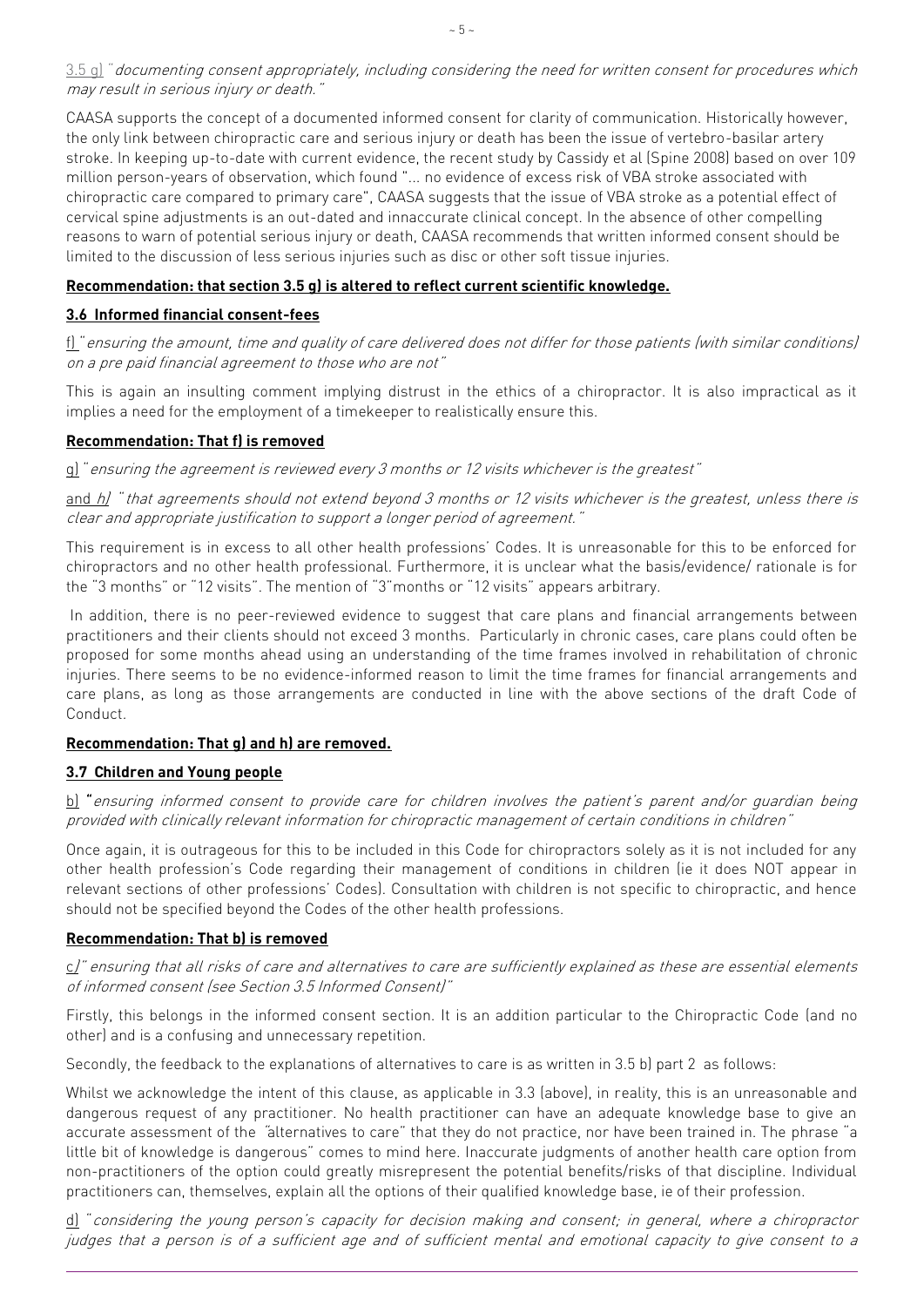service, then that person should be able to request and provide informed consent to receive services without the consent of a parent, guardian or other legal representative"

This is a risky clause. It cannot be up to the individual chiropractor to decide whether the child is of a "sufficient age and mental/emotional capacity to give consent". This will greatly open up the potential for exploitation of children as well as being unclear for the chiropractor as to the clarity of the age of consent. This does not feature in the GMP Code, and, we believe, with good reason.

## **Recommendation: That this is re-written to clearly define the age from which consent is no longer required from a parent/guardian.**

## **3.8 Culturally safe and sensitive practice**

d) adapting practice to improve engagement with patients and health care outcomes.

This is unclear in its intention for the individual chiropractor to comprehend and assimilate into practice.

#### **Recommendation: That this is re-written to improve clarity of intent.**

#### **3.9 Patients who may have additional needs**

d) "being aware that these patients may be at greater risk."

This wording is not precise enough in its intent.

#### **Recommendation: change, "at greater risk" to "more vulnerable"**

#### **4. Working within practice**

This section seems superfluous to the requirements of the Code, as it is assumed that all sections will certainly apply to "working within practice"

#### **4.2 Use of diagnostic tools, tests and procedures**

a) "a full and thorough assessment of patients using tools, tests and procedures that are appropriate for the gathering of information necessary to form a diagnosis and to determine necessary care and not over-relying on any one tool, test or procedure"

To state the obvious, chiropractors are not the only health profession to use tools, tests and procedures. However, chiropractic is the only health profession for whom this appears in their Code. There is no corresponding section in ANY other health profession's Code. This section should either apply to ALL health professions, or none.

In addition, it is overly detailed and prescriptive and, hence, implies serious doubt in the clinical judgment, clinical procedures and overall clinical ability of chiropractors.

#### **Recommendation: That a) be removed or replaced with, "chiropractors should conduct a full and thorough assessment using the tools most appropriate for the gathering of information necessary to form a clinical impression."**

b) re radiology

This section is covered in the appendix regarding radiology.

#### **Recommendation: That b) is removed as there is an entire Appendix covering this issue.**

c) evaluating and reporting the data obtained in a contextual way to ensure that an acceptable and relevant diagnosis is formed and that appropriate and necessary care is provided

This is an ambiguous statement that does nothing to provide clarity for the practitioner. Eq "acceptable"- we ask, to who?, or according to which technique or principles?, "relevant diagnosis"- are there a list of relevant diagnoses?, "appropriate" –according to who/what?. This questioning of chiropractors' ability to provide appropriate and necessary care, whilst there is no similar questioning occurring in the Codes of all other health professions, is offensive and unacceptable.

#### **Recommendation: That c) be removed**

#### d) "when using tools, tests and procedures for diagnostic and prognostic purposes these should be for conditions where there are demonstrated acceptable levels of reliability and validity".

This statement holds the assumption that any test is done uniquely for the diagnosis of a condition. There exists a difference between diagnosis and analysis, which is not allowed for here. It is also feasible that several tests/tools and procedures commonly performed are used in functional or physiological feedback and testing, rather than simply equating to diagnosis of a "condition". In addition, this does not take into account the tools, tests and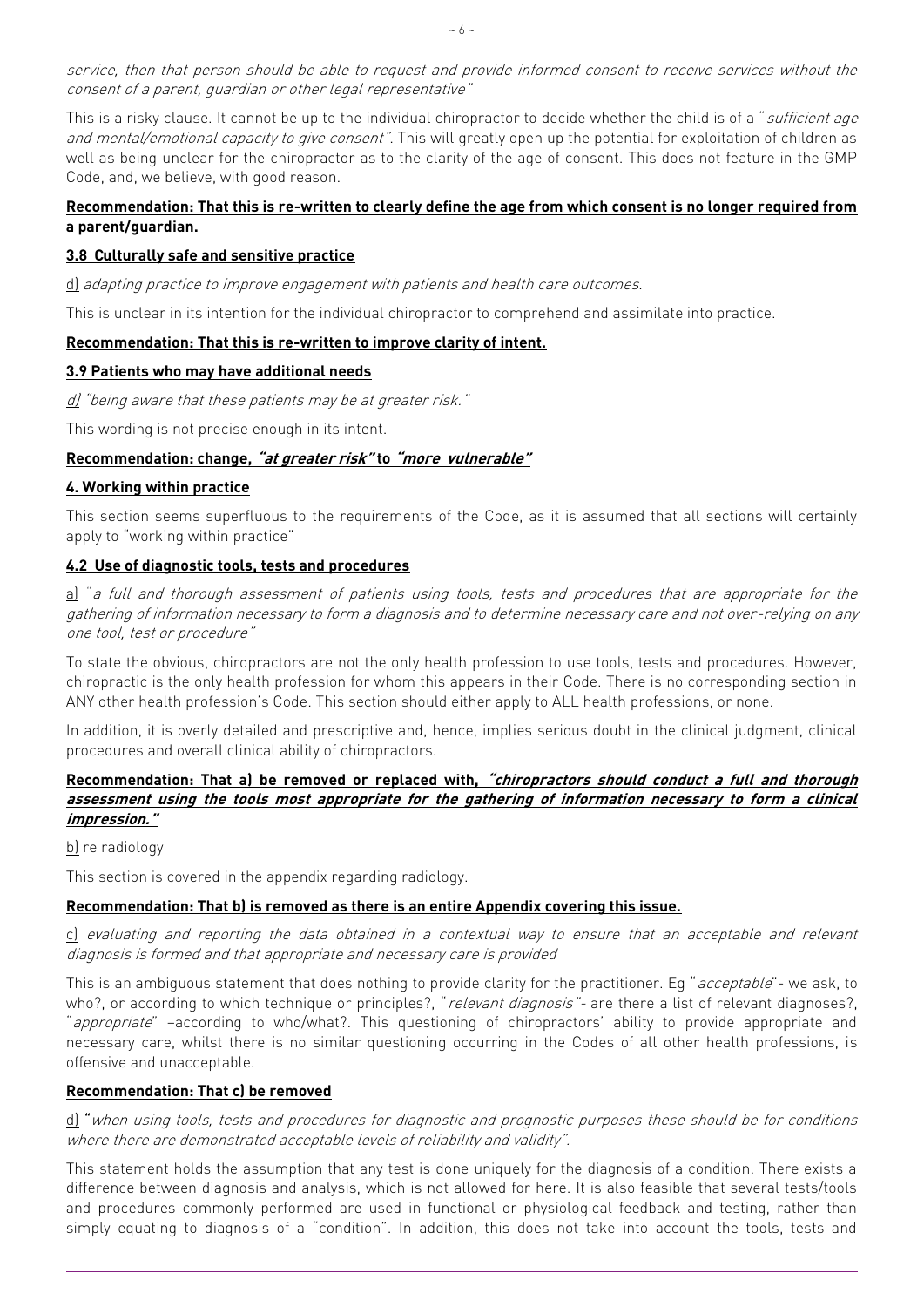# **Recommendation: That d) is removed**

e) "not misrepresenting the clinical value or significance of the findings of any tool, test or procedure."

Once again, this seriously calls into question not only the clinical interpretation ability of chiropractors, but also the ethics of chiropractors. Furthermore, no such offensive statement appears in the Codes of any other health profession. It shows a serious contempt for the profession, beyond that of all other professions, for this to exist in the Code.

### **Recommendation: That e) is removed**

## **Overall recommendation for Section 4, Working within practice: That this entire section be removed.**

### **5. Working with other practitioners**

## **5.1 Respect for colleagues and other practitioners**

a) communicating clearly, effectively, respectfully and promptly with colleagues and other practitioners caring for the patient

The intent of this section is reasonable, but the wording makes it unclear for the individual practitioner. As it is common for people seeing chiropractors to be seeing other practitioners as well, it is unclear to what extent this communication will be legislated for chiropractors to perform. As it is, this clause is too broad for inclusion into the Code.

### **Recommendation: That this clause is re-worded with specific intent, or deleted as b) is more than adequate to express the intent of this.**

5.4 b) "ensuring that it is clear to the patient, the family and colleagues who has ultimate responsibility for coordinating the care of the patient."

CAASA has grave concerns about this clause for chiropractic private practice. It is clear that this has come directly from the GMP Code, and this clause may, in fact, be quite appropriate in a hospital care team as it was likely intended for. The introduction to the Code's Professional values and qualities (1.2) states: "Good practice is centered on patients" .

Clause 5.4 b) is in direct conflict with this statement. This clause is authoritative, controlling, disempowering and not at all in the spirit of care being "centered on patients".

In private practice (as opposed to hospital setting), the clause, "ultimate responsibility for the care of the patient" has no place and is irrelevant. It is highly likely that chiropractic patients (or any other private practice patient) will choose, through their own volition and choice, to include various health professionals in their health care. This choice of consulting various health professionals would commonly be an entirely self-directed one by the patient and, indeed, is far more in line with the Code's Introduction of *care being centered on the patient*".

#### **Recommendation: That 5.4 b) is removed**

#### **6.2 Wise use of health care resources**

a) ensuring that the services provided are appropriate for the assessed needs of the patient and are not excessive, unnecessary or not reasonably required.

The intent of this section appears reasonable, however, when comparing with that which is present in the GMP Code, it evokes suspicion as to the motive for this clause.

GMP Code states: "5.2.1 Ensuring that the services you provide are necessary and likely to benefit the patient."

The implication that chiropractors need this clause to be expanded; beyond the requirement of medical practitioners in the GMP Code, is offensive and has no basis.

# **Recommendation: That this clause is replaced with: "Ensuring that the services you provide are necessary and likely to benefit the patient."**

# **6.4 Public health**

Chiropractors have a responsibility to promote the health of the community through disease prevention and control, education and, where relevant, screening.

Again, it is evident that this has been taken from the GMP Code, where, it may well be applicable for medical practitioners. In a chiropractic environment, this sentence should be edited and clauses inserted to apply to the practice of chiropractic.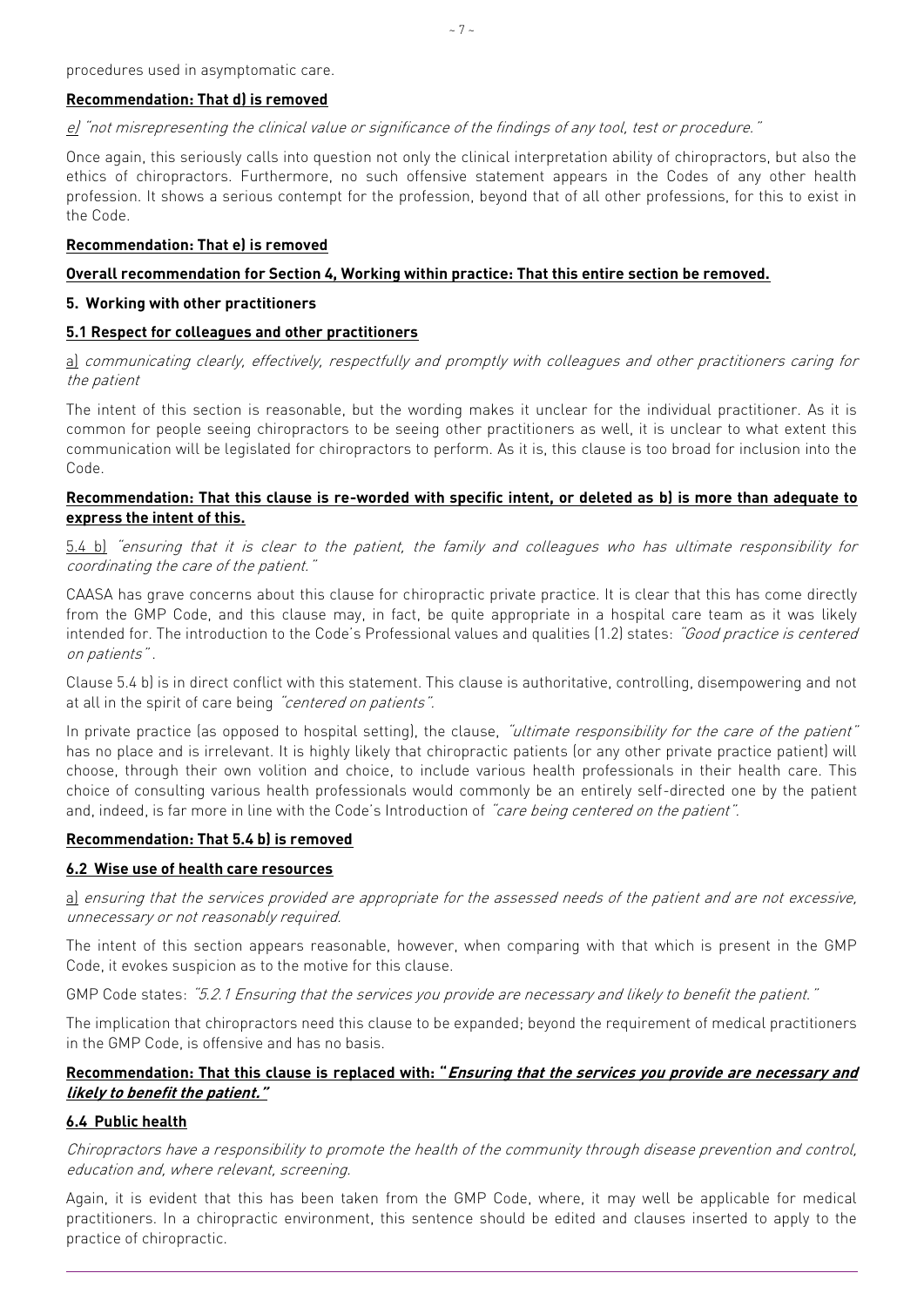### **Recommendation: this clause is edited as follows: "Chiropractors have a responsibility to promote the health of the community through health enabling, disease prevention, informing people about health and wellness choices, and, where relevant, screening."**

### **9.2 Professional boundaries**

## d) "avoiding the expression of a chiropractor's personal beliefs to patients in ways that exploit their vulnerability or that are likely to cause them distress.

The professional conduct of chiropractors has been adequately covered in 1.2. We acknowledge the intent of this clause, and certainly pressure or irrelevant personal opinion is unacceptable behaviour from any health professional. However this clause must be re-worded. 1.2 refers to chiropractors as needing to display "truthfulness" and "integrity", and the above clause states that any "personal beliefs" cannot be shared if it may cause distress.

3.2 a) and e) refer to being "honest" and "using the best available information". Several examples come to mind in which truthfulness, integrity and honesty, which may be accompanied by personal belief, may rightly cause the patient distress. For example, any discussion which may involve "personal belief" regarding a smoker's habits and the effect on them and their family's lifestyle, may result in distress on the part of the smoker in consideration of giving up, or the distress of withdrawal.

## **Recommendation: That this clause be re-worded to more specifically detail the intent**

9.4 d)"Ensuring that records contain sufficient information to allow another practitioner to continue the management of the patient and to facilitate continuity of care".

This should read, "...to allow another chiropractor..." (not practitioner). Chiropractic training and qualifications may be required to interpret chiropractic records. Other health profession's Codes describe: "ensuring that records are sufficient to facilitate continuity of care".

## **Recommendation: That "practitioner" is replaced with "chiropractor" OR the entire sentence is replaced with "ensuring that records are sufficient to facilitate continuity of care".**

#### **9.6 Advertising**

This section mentions that advertisements must adhere to the Board's Guidelines on Advertising on its website, which is evidently not currently available. For this reason, CAASA encloses its feedback on the previous consultation paper's Advertising Guidelines. Refer to the Appendix at the end of this document

#### **9.11 Conflicts of Interest**

d) "recognising that pharmaceutical and other marketing may influence chiropractors and being aware of ways in which practice may be influenced"

The word, "pharmaceutical" is irrelevant to chiropractic practice, which does not provide the prescription of pharmaceuticals. This is likely an accidental "cut and paste" error from the GMP Code.

#### **Recommendation: That "pharmaceutical" be removed**

c) "not accepting gifts from patients other than tokens of minimal value such as flowers or chocolates and if token gifts are accepted, making a file note or informing a colleague where possible"

The intent of this issue is admirable, however, the requirement to note in the file the receipt of a box of chocolates at Christmas, or seek out a busy colleague to announce this, is over the top.

#### **Recommendation: That c) is removed.**

#### **10 Ensuring chiropractor health**

10.2 a) "attending an appropriate practitioner to meet health needs"

The Optometrists' Code phrases this more appropriately, as follows:

a) Attending to personal health needs.

CAASA considers this a much broader, more inclusive clause.

### **Recommendation: That this clause is edited to read, "attending to personal health needs"**

10.2 c) "understanding the principles of immunisation against communicable diseases"

Understanding the principles of a singled out particular public health procedure is inappropriate and certainly incomplete. There are many other public health procedures, eg hand washing or equipment cleaning that are not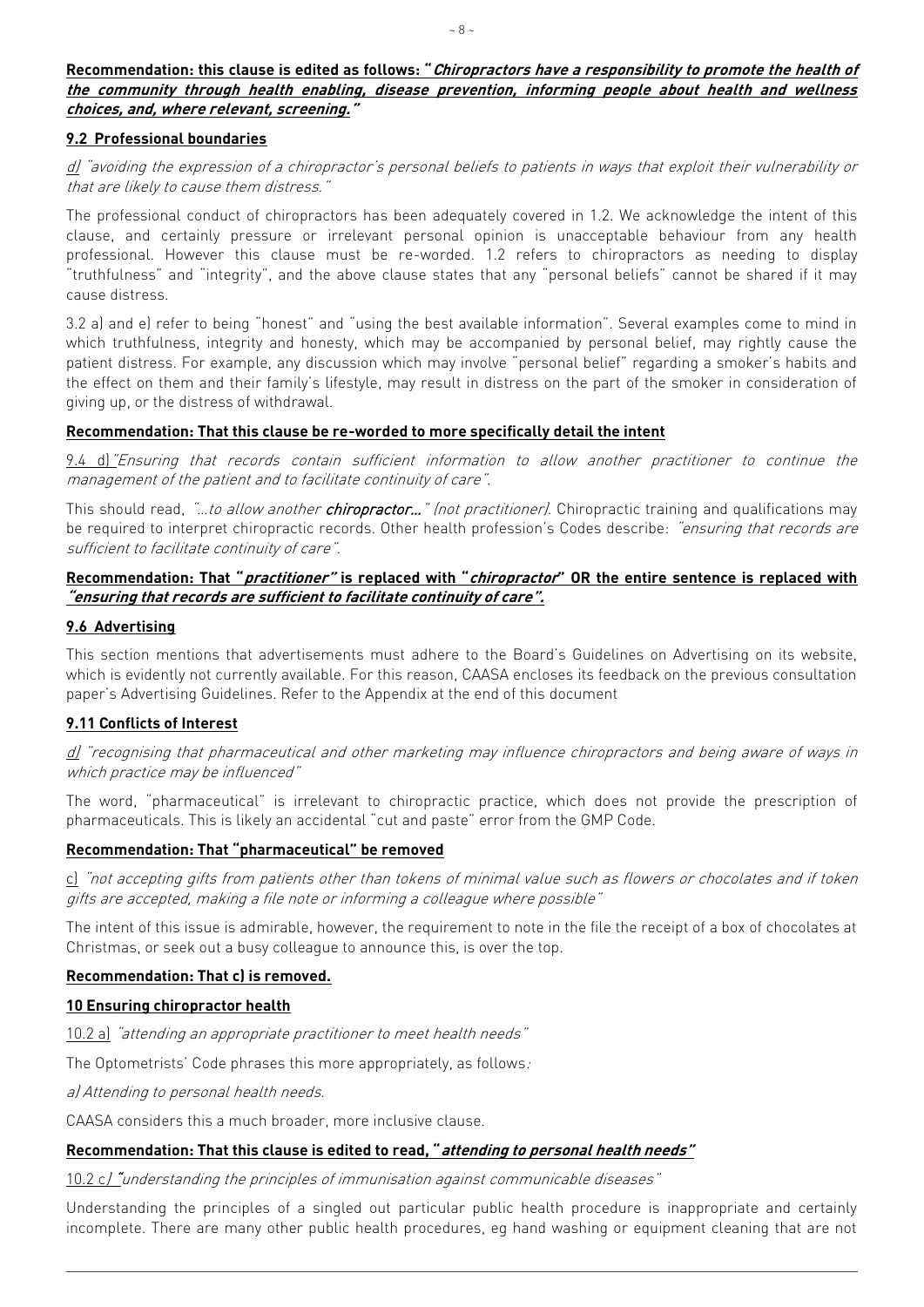## **Recommendation: that this clause be removed**

d) "for chiropractors who are able to prescribe, conforming to the legislation in the relevant States and Territories in relation to self-prescribing"

Chiropractors are not able to prescribe. This may be a cut and paste error from the GMP Code.

### **Recommendation: That this clause be removed.**

## **Appendix 1: Guideline in relation to Public Spinal Screening**

 $b$ ) "ensuring that any information provided to participants is not false, misleading, deceptive or elicits unwarranted fear in the mind of the participant."

The presence of this clause is again a demonstration of serious contempt for the profession. To imply that chiropractors need to be told not to tell untruths, be misleading, deceptive or elicit unwarranted fear, is offensive and unacceptable..

## **Recommendation: That this clause be removed**

 $f\ddot{f}$  no fee being charged for the screening, however participants may make donations to a charitable organisation nominated by the chiropractor."

It is not unreasonable for a practitioner to charge for his/her service. Whilst a spinal screening/postural assessment can be a positive example of a public health information opportunity and public health education, it is not reasonable to expect it as a free community service. The practitioner should be able to choose whether or not they charge for such a service. CAASA suggests this is re-written to read, instead, "a nominal fee".

### **Recommendation: That this is re-written to read: "a nominal fee to be charged for the screening, and/or participants may make donations to a charitable organisation nominated by the chiropractor."**

## **Appendix 3: Guideline in relation to Duration and Frequency of Care:**

"A program of care should be based on clinical need and be tailored to the specific needs of each patient…."

This clause tends towards being limited to symptomatic care and does not take into account all types of care, and should be edited to read, "A program of care should be based on clinical indicators, agreed outcomes and agreed care plans".

## **Recommendation: that this is edited to read: "A program of care should be based on clinical indicators, agreed outcomes and agreed care plans".**

4. dot point 5 "the number of visits proposed (which should have a rationale and not be arbitrary or excessive)."

Again this bracketed statement demonstrates serious distrust in the clinical ability and ethics of chiropractors and does not encourage maturity of the profession. It should be removed.

#### **Recommendation: That this clause is removed**

CAASA appreciates the opportunity to comment on this revised draft of the Code of Conduct for Chiropractors. We understand that further consultation with the profession and all stakeholders is intended to continue. We hope that with adequate consideration and justice that a comprehensive set of guidelines can be formed, which is positive and supportive for the profession's maturity, as well as encouraging professional and quality care of the health consumer, and encouraging and informing consumers to be involved and active participants in their health care.

Yours sincerely,

**Dr Zoe Love Chiropractor** President Chiropractors' Association of Australia (SA) Ltd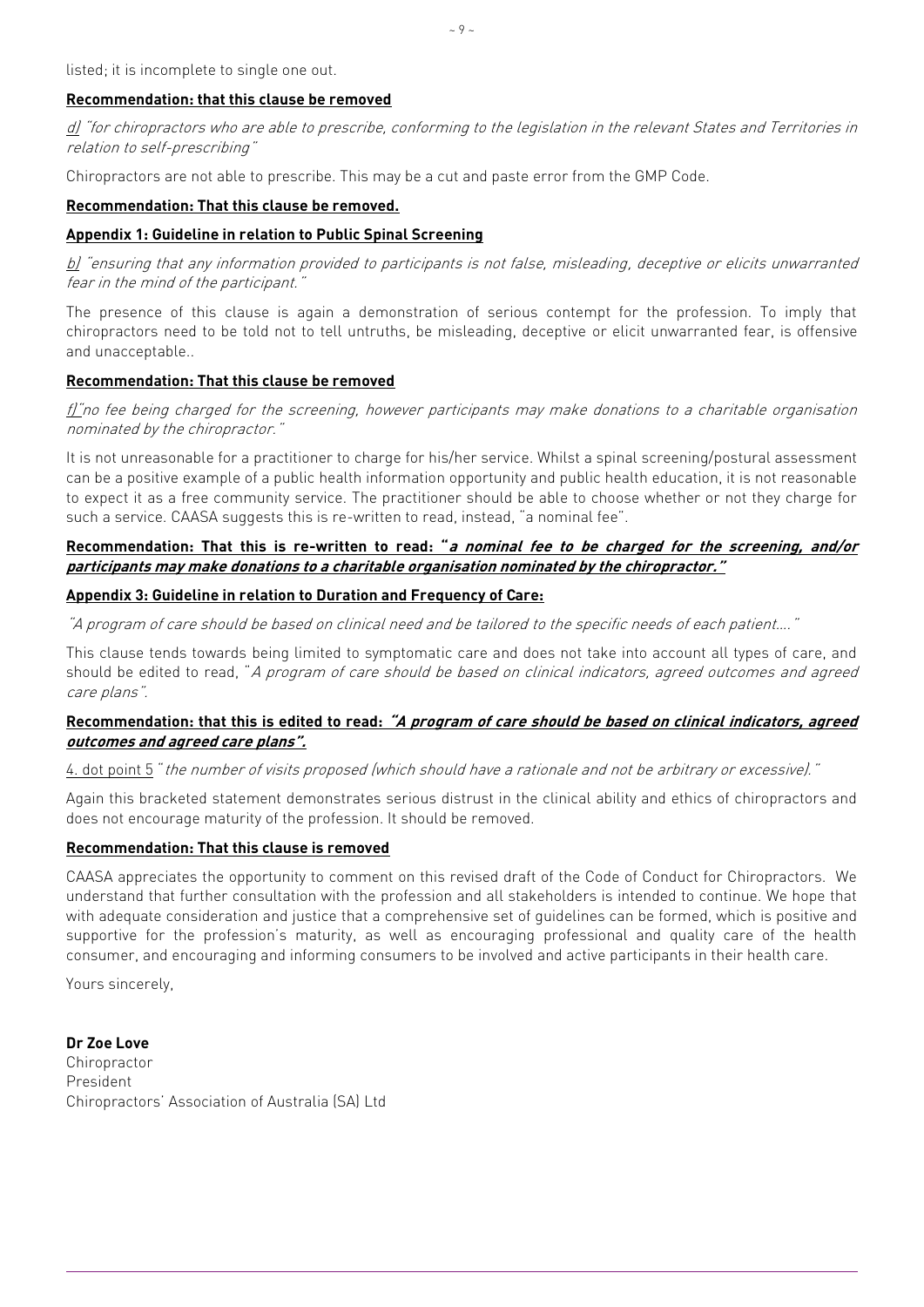#### **Appendix**

**(From 9.6 - Advertising): As the Board's Guidelines on Advertising are not yet available to provide feedback on, CAASA attaches its feedback here from the previous consultation paper's section on "Advertising" and "Guidelines on advertising of regulated health services" (from the standalone section in previous consultation paper.**

The definition of advertising as added in the previous consultation paper: "Code of Professional Practice for Chiropractors in Australia" (CoPP) is as follows.

"For the purpose of this code of practice, advertising includes any form of public or private communication that could reasonably be seen as an intention to promote the profession, the individual practitioner or chiropractic practices."

This definition is far too broad. From this definition, these Guidelines would also apply to a verbal conversation. For this to adhere to the conditions applicable to advertising, eg. "advertising of services must not: d). use testimonials or purported testimonials", this would mean that ANY verbal discussion referring to chiropractic cases, third party reports, with any person, anywhere, anytime would, through this wording, be against the National Law. It is unacceptable and inappropriate to restrict discussion and essentially free speech in this way.

Once again, the requirements, in this case, for advertising, **should apply equally to all health professionals**. The above definition of advertising does not appear in the previous consultation paper's cross-professional "Code of Conduct for Registered Health Practitioners" (CoC) and as such it would be discriminatory against chiropractic to require such limiting communication to be above and beyond the communication allowed by other health professions.

This is further demonstrated by the Code's own descriptions in the CoC 1.2 Professional Values & Qualities as follows: "Practitioners have a responsibility to protect and promote the health of individuals and the community." Chiropractors' "public and private communication" could feasibly include mention of chiropractic cases and this guideline would prevent communication by a health professional which is required for them to fulfill their responsibility to the public regarding health promotion. This restriction limits the health consumer's access to health information, which contradicts:

1. CoC, Introduction 1.1 Use of the Code: "Practitioners have a responsibility to protect and promote the health of individuals and the community";

2. CoPP 1.1.1: "Consumers have the right to: accurate and up to date information about their care and treatment and the services and options available to them, sufficient to enable them to make informed decisions about their care;"

3. Guidelines for advertising of regulated health services; and

4. (o): "advertising may contain: o) any statement providing public health information encouraging preventative <sup>o</sup>r corrective care."

**Recommendation: The Guidelines for advertising of regulated health services are extremely comprehensive and are adequately defined and detailed. As such, it is strongly recommended that 2.3 of CoPP , which excessively broadens the definition of advertising and effectively limits public access to health promotion information, (and only features in the chiropractic specific Code), be removed.**

In: "Guidelines for advertising of regulated health services" Section 3, Professional Obligations, lists the following requirement: "Practitioners should not allow the services they provide to be advertised or make themselves available for 'advertorials', media reports or magazine articles to promote particular health services or therapeutic goods unless they have made specific arrangements to approve and sign off the content and have had reasonable opportunity to ensure that the published version of the advertorial or article adheres to these guidelines."

Importantly, adhering to the definition of advertising in 2.3 of CoPP would mean that any comment through the media, which could "be reasonably be seen to promote the profession" (as in CoPP 2.3) would need to adhere to all the listed advertising guidelines, including signing off on the published version. As media do not generally provide the opportunity to review the content and sign off on published versions of articles, it is unacceptable to effectively prohibit practitioners to comment through the media. This is especially unreasonable for spokespeople of the CAA as well as related peak bodies in other health professions. In addition, for such media comments to be required to adhere to all the advertising guidelines listed, would be impossible when dealing with journalist deadlines and other requirements.

Furthermore, this restriction limits the health consumer's access to health information, which contradicts:

1. CoC, Introduction 1.1 Use of the Code: "Practitioners have a responsibility to protect and promote the health